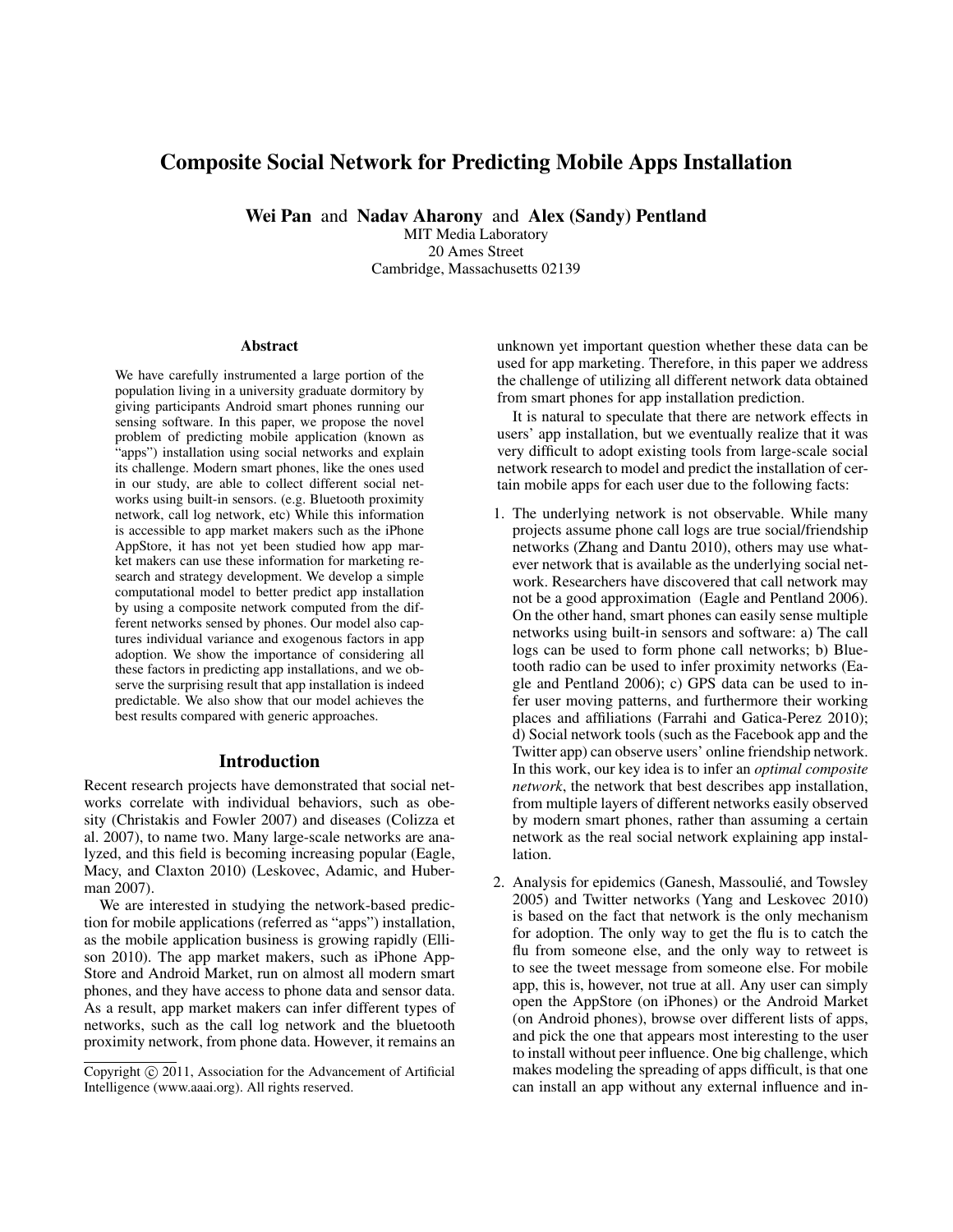formation. One major contribution of this paper is that we demonstrate it is still possible to build a tool to observe network effects with such randomness.

- 3. The individual behavioral variance in app installation is so significant that any network effect might possibly be rendered unobservable from the data. For instance, some geek users may try and install all hot apps on the market, while many inexperienced users find it troublesome even to go through the process of installing an app, and as a result they only install very few apps.
- 4. There are exogenous factors in the app installation behaviors. One particular factor is the popularity of apps. For instance, the Pandora Radio app is vastly popular and highly ranked in the app store, while most other apps are not. Our model takes this issue into account too, and we show that exogenous factors are important in increasing prediction precision.

Classic diffusion models such as Granovetter's work (Granovetter and Soong 1983) are applicable to simulation, but lack data fitting and prediction powers. Statistical analysis used by social scientists such as matched sample estimation (Aral, Muchnik, and Sundararajan 2009) are only for identifying network effects and mechanism. Recently works in computer science for inferring network structure assume simple diffusion mechanism, and are only applicable to artificial simulation data on real networks (Gomez Rodriguez, Leskovec, and Krause 2010) (Myers and Leskovec 2010). On the other hand, our work addresses the above issues in practical app marketing prediction. On the mobile-based behavioral prediction side, The closest research is the churn prediction problem in mobile networks (Richter, Yom-Tov, and Slonim 2010), which uses call logs to predict users' future decisions of switching mobile providers. To our knowledge, we don't see other related works for similar problems.

#### Data

We collected our data from March to July 2010 with 55 participants, who are residents living in a married graduate student residency of a major US university. Each participant is given an Android-based cell phone with a built-in sensing software developed by us. The software runs in a passive manner, and it didn't interfere the normal usage of the phone.

Our software is able to capture all call logs in the experiment period. We therefore obtained a call log network between all participants by treating participants as nodes and the number of calls between two nodes as weights for the edge in-between. The software also scans near-by phones and other Bluetooth devices every five minutes to capture the proximity network between individuals. The counts on the number of Bluetooth hits are used as edge weights similar to the call log network as done in Eagle et al (Eagle and Pentland 2006). We have also collected the affiliation network and the friendship network by deploying a survey, which lists all the participants and ask each one to list their affiliations (i.e. the academic department), and rate their relationships with everyone else in the study. We believe for

app market makers the affiliation network can also be inferred simply by using phone GPS/cell tower information as shown by Farrahi et al(Farrahi and Gatica-Perez 2010). However, this is not the focus of this work, and here we simply use survey data instead. Though the friendship network is also collected using surveys, we suggest that the app market makers can obtain the friendship network from phones by collecting data from social networking apps such as the Facebook and Twitter apps. We summarize all the networks obtained from both phones and surveys in Table 1. We refer to all networks in Table 1 as *candidate networks*, and all candidate networks will be used to compute the optimal composite network. It should be noted that all networks are reciprocal in this work.

We want to emphasize the fact that the network data we used in Table 1 are obtainable for app market makers such as Apple iTunes Store, as they have access to phone sensors as well as user accounts. Therefore, our approach in this paper can be beneficial to them for marketing research, customized app recommendation and marketing strategy making.

Our built-in sensing platform is constantly monitoring the installation of mobile apps. Every time a new app is installed, this information will be collected and sent back to our server within a day. Overall, we receive a total of 821 apps installed by all 55 users. Among them, 173 apps have at least two users. For this analysis, we only look at app installations and ignore un-installations. We first demonstrate statistics for all of the apps in the study: In Fig. 1(a), we plot the distribution of number of users installing each app. We discover that our data correspond very well with a powerlaw distribution with exponential cut. In Fig. 1(b), we plot the distribution of number of apps installed per user, which fits well with an exponential distribution.

Fig. 1(a) and 1(b) illustrate detailed insight into our dataset. Even with a small portion of participants, the distribution characteristic is clearly observable. We find that apps have a power-law distribution of users, which suggests that most apps in our study community have a very small user pool, and very few apps have spread broadly. The exponential decay in Fig. 1(b) suggests that the variance of individual user is significant: There are users having more than 100 apps installed, and there are users having only a couple of apps.

#### Model

In this section, we describe our novel model for capturing the app installation behaviors in networks. In the following content, G denotes the adjacency matrix for graph G. Each user is denoted by  $u \in \{1, ..., U\}$ . Each app is denoted by  $a \in \{1, ..., A\}$ . We define the binary random variable  $x_u^a$  to represent the status of adoption (i.e. app installation):  $x_u^{\tilde{a}} =$ 1 if  $a$  is adopted by user  $n$ , 0 if not.

As introduced in the previous section, the different social relationship networks that can be inferred by phones are denoted by  $\bar{G}^1, ..., G^M$ . Our model aims at inferring an optimal composite network  $\mathbf{G}^{\text{opt}}$  with the most predictive power from all the candidate social networks. The weight of edge  $e_{i,j}$  in graph  $\mathbf{G}^m$  is denoted by  $w_{i,j}^m$ . The weight of an edge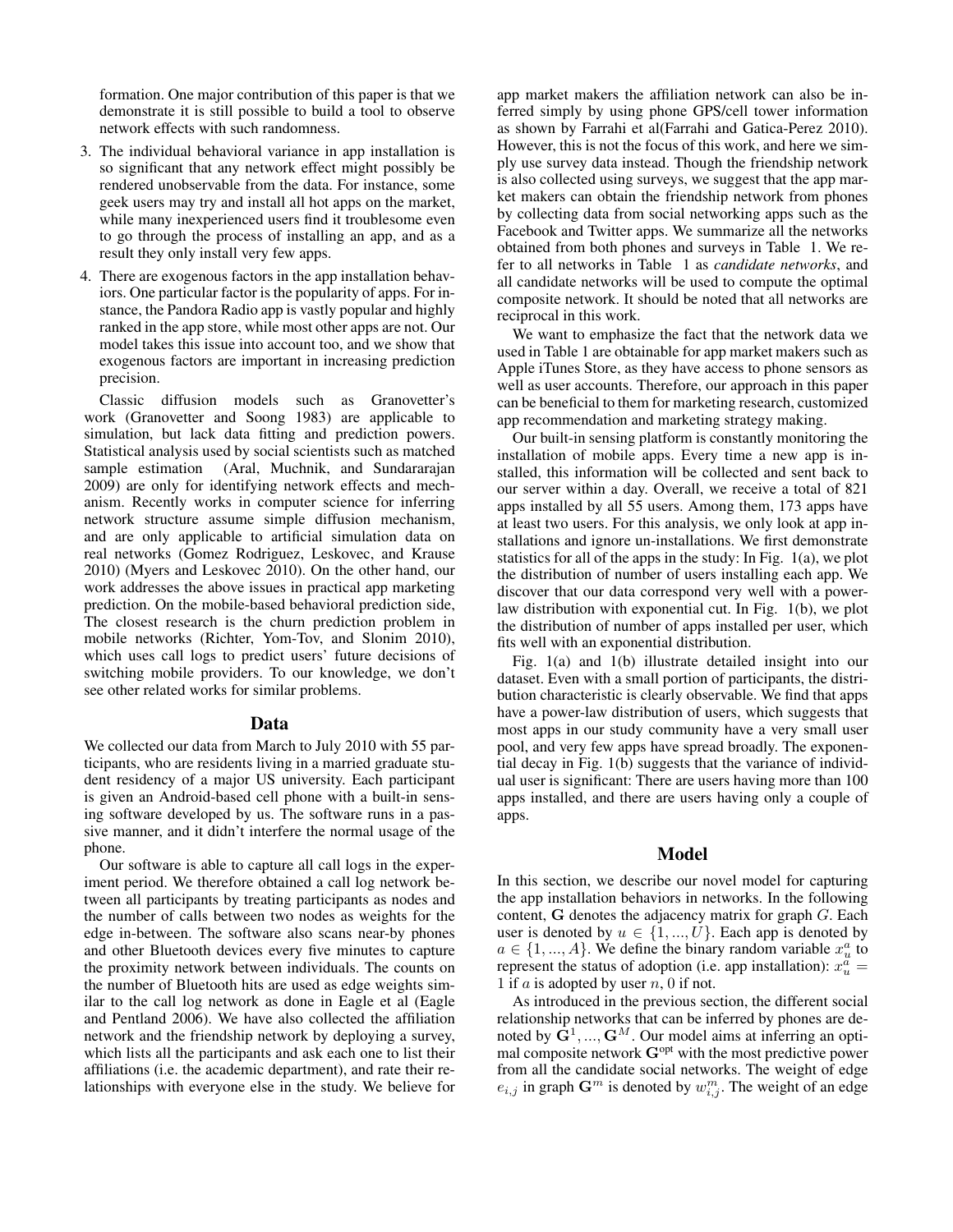| Network                            | <b>Type</b>          | Source                                    | Notation |
|------------------------------------|----------------------|-------------------------------------------|----------|
| Call Log Network                   | Undirected, Weighted | # of Calls                                | $C^c$    |
| <b>Bluetooth Proximity Network</b> | Undirected, Weighted | # of Bluetooth Scan Hits                  | $G^b$    |
| Friendship Network                 | Undirected, Binary   | Survey Results (1: friend; 0: not friend) | $G^{j}$  |
| <b>Affiliation Network</b>         | Undirected, Binary   | Survey Results (1: same; 0: different)    | $G^a$    |

Table 1: Network data used in this study.



Figure 1: Circles are real data, and lines are fitting curves. Left: Distribution of number of users for each app. Right: Distribution of number of apps each user installed.

in  $\mathbf{G}^{\text{opt}}$  is simply denoted by  $w_{i,j}$ .

#### Adoption Mechanism

One base idea of our model is the non-negative accumulative assumption, which distinguishes our model from other linear mixture models. We define G<sup>opt</sup> to be:

$$
\mathbf{G}^{\text{opt}} = \sum_{m} \alpha_m \mathbf{G}^m, \text{where } \forall m, \alpha_m \ge 0. \tag{1}
$$

The intuition behind this non-negative accumulative assumption is as follows: if two nodes are connected by a certain type of network, their app installation behaviors may or may not correlate with each other; On the other hand, if two nodes are not connected by a certain type of network, the absence of the link between them should lead to *neither positive or negative effect* on the correlation between their app installations. As shown in Table 2 in the experiment session, our non-negative assumption brings significant performance increase in prediction. Non-negative assumption also makes the model stochastic and theoretically sound. We treat binary graphs as weighted graphs as well. Since  $\alpha_1, ..., \alpha_M$ is the non-negative weights for each candidate network in describing the optimal composite network. We later refer to the vector  $(\alpha_1, ..., \alpha_M)$  as the optimal composite vector. Our non-negative accumulative formulation is also similar to mixture matrix models in machine learning literature (El-Yaniv, Pechyony, and Yom-Tov 2008).

We continue to define the network potential  $p_a(i)$ :

$$
p_a(i) = \sum_{j \in \mathcal{N}(i)} w_{i,j} x_j^a,
$$
 (2)

where the neighbor of node  $i$  is defined by:

$$
\mathcal{N}(i) = \{j | \exists m \text{ s.t. } w_{i,j}^m \ge 0\}. \tag{3}
$$

The potential  $p_a(i)$  can also be decomposed into potentials from different networks:

$$
p_a(i) = \sum_m \alpha_m \underbrace{\left(\sum_{j \in \mathcal{N}(i)} w_{i,j}^m x_j^a\right)}_{p_a^m(i)},\tag{4}
$$

where  $p_a^m(i)$  is the potential computed from one single candidate network. We can think of  $p_a(i)$  as the potential of  $i$  installing app  $\alpha$  based on the observations of its neighbors on the composite network. The definition here is also similar to incoming influence from adopted peers for many cascade models (Kempe, Kleinberg, and Tardos 2003).

Finally our conditional probability is defined as:

$$
Prob(x_u^a = 1 | x_{u'}^a : u' \in \mathcal{N}(u)) = 1 - \exp(-s_u - p_a(u)),
$$
\n(5)

where  $\forall u, s_u \geq 0$ .  $s_u$  captures the individual susceptibility of apps, regardless of which app. We use the exponential function for two reasons:

- 1. The monotonic and concave properties of  $f(x) = 1 \exp(-x)$  matches with recent research (Centola 2010), which suggests that the probability of adoption increases at a decreasing rate with increasing external network signals.
- 2. It forms a concave optimization problem during maximum likelihood estimation in model training.

As shown in the experiment section and based on our experiences, this exponential model yields the best performance.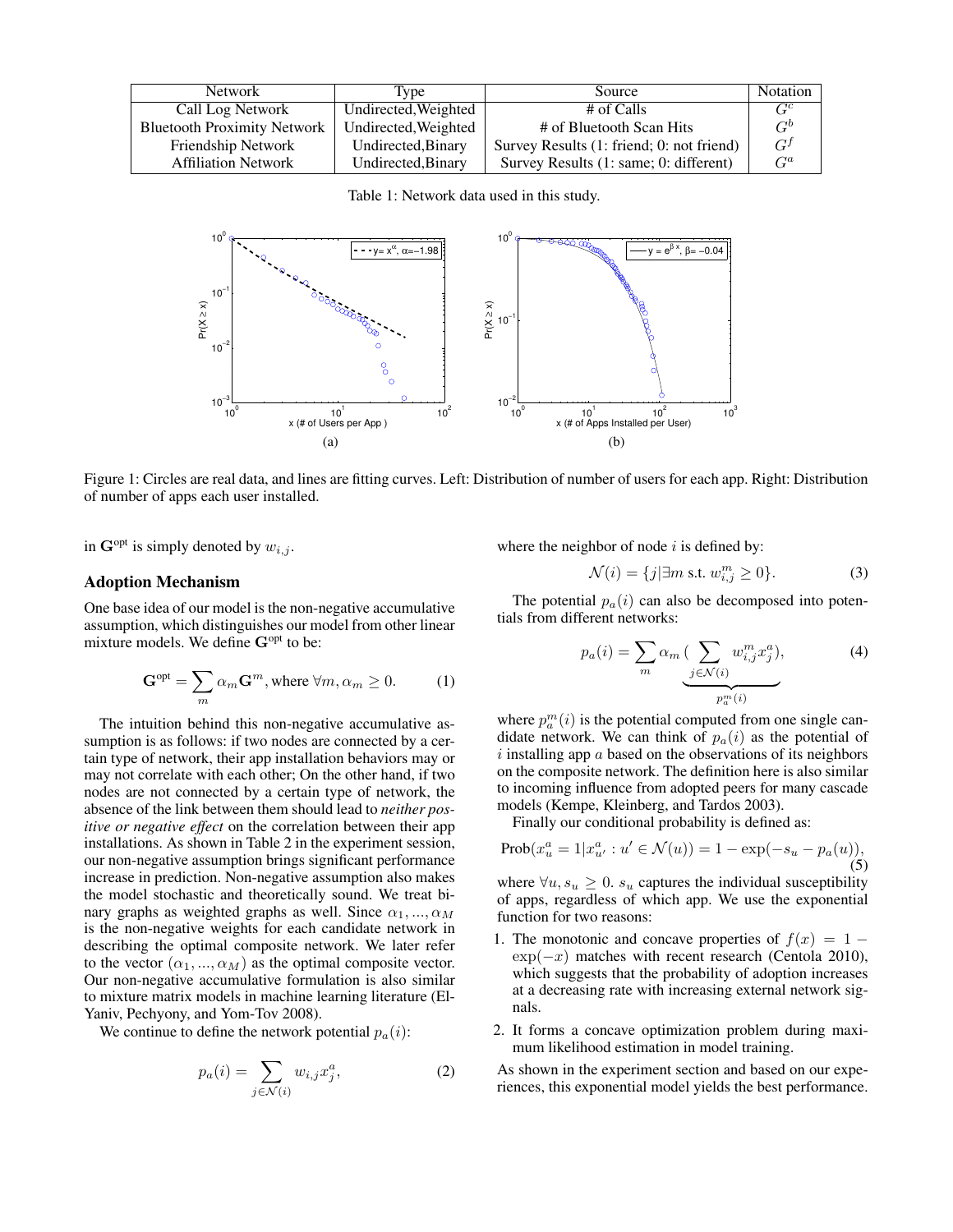# Model Training

We move on to discuss model training. During the training phase, we want to estimate the optimal values for the  $\alpha_1, ..., \alpha_M$  and  $s_1, ..., s_U$ . We formalize it as an optimization problem by maximizing the sum of all conditional likelihood.

Given all candidate networks, a training set composed of a subset of apps TRAIN  $\subset \{1, ..., A\}$ , and  $\{x_u^a : \forall a \in$ TRAIN,  $u \in \{1, ..., U\}$ , we compute:

$$
\arg\max_{s_1,\dots,s_U,\alpha_1,\dots,\alpha_M} f(s_1,\dots,s_U,\alpha_1,\dots,\alpha_M),
$$
  
Subject to:  $\forall u, s_u \ge 0, \forall m, \alpha_m \ge 0$  (6)

where:

$$
f(s_1, ..., s_U, \alpha_1, ..., \alpha_M)
$$
  
=  $\log \left[ \prod_{a \in \text{TRAN}} \prod_{u : x_u^a = 1} \text{Prob}(x_u^a = 1 | x_{u'}^a : u' \in \mathcal{N}(u)) \right]$   

$$
\prod_{u : x_u^a = 0} (1 - \text{Prob}(x_u^a = 1 | x_{u'}^a : u' \in \mathcal{N}(u))) \right]
$$
  
=  $\sum_{a \in \text{TRAN}} \left[ \sum_{u : x_u^a = 1} \log(1 - \exp(-s_u - p_a(u)) - \sum_{u : x_u^a = 0} (s_u + p_a(u)) \right]$  (7)

This is a concave optimization problem. Therefore, global optimal is guaranteed, and there exist efficient algorithms scalable to larger datasets (Boyd and Vandenberghe 2004). We use a MATLAB built-in implementation here, and it usually take a few seconds during optimization in our experiments.

Compared with works on inferring networks (Gomez Rodriguez, Leskovec, and Krause 2010) (Myers and Leskovec 2010), our work is different as we compute  $G<sup>opt</sup>$  from existing candidates networks. In addition, we don't need any additional regularization term or tuning parameters in the optimization process.

We emphasize that our algorithm doesn't distinguish the causality problem (Aral, Muchnik, and Sundararajan 2009) in network effects: i.e.,we don't attempt to understand the different reasons why network neighbors have similar app installation behaviors. It can either be diffusion (i.e. my neighbor tells me), or homophily (i.e. network neighbors share same interests and personality). Instead, our focus is on prediction of app installation, and we leave the causality problem as future work.

#### Virtual Network for Exogenous Factors

Obvious exogenous factors include the popularity and quality of an app. The popularity and quality of an app will affect the ranking and review of the app in the App-Store/AppMarket, and as a result higher/lower likelihood of adoption. We can model this by introducing a virtual graph

 $G<sup>p</sup>$ , which can be easily plugged into our composite network framework.  $G^p$  is constructed by adding a virtual node  $U+1$ and one edge  $e_{U+1,u}$  for each actual user u. The corresponding weight of each edge  $w_{U+1,u}$  for computing  $p_a(u)$  is  $C^a$ , where  $\tilde{C}^a$  is a positive number describing the popularity of an app. In our experiment, we use the number of installations of the app in this experimental community as  $C^a$ . We have been looking at other sources to obtain reliable estimates for  $C<sup>a</sup>$ , but we found that the granularity from public sources to be unsatisfying. In practice for app market makers, we argue that  $C^a$  can be easily obtained accurately by counting app downloads and app ranks.

The exogenous factors also increase accuracy in measuring network effects for a non-trivial reason: Considering a network of two nodes connected by one edge, and both nodes installed an app. If this app is very popular, then the fact that both nodes have this app may not imply a strong network effect. On the contrary, if this app is very uncommon, the fact that both nodes have this app implies a strong network effect. Therefore, introducing exogenous factors does help our algorithm better calibrate network weights.

## Experiments

Our algorithm predicts the probability of adoption (i.e. installing an app) given its neighbor's adoption status.  $p_i \in$  $[0, 1]$  denotes the predicted probability of installation, while  $x_i \in \{0,1\}$  denotes the actual outcome. The most common prediction measure is the Root Mean Square Error (RMSE =  $\sqrt{\frac{1}{n} \sum_{i=1}^{n} (p_i - x_i)^2}$ ). This measure is known to assess badly the prediction method's ability (Goel et al. 2010). Since in our dataset most users have installed very few apps, a baseline approach can simply predict the same small  $p_i$  and still achieve very low RMSE.

For app marketing, the key objective is not to know the probability prediction for each app installation, but to rank and identify a sub-group of individuals who are more likely to appreciate and install certain apps compared with average users. Therefore, we mainly adopt the approach in rankaware measures from information retrieval practices (Manning et al. 2008). For each app, we rank the likelihood of adoption computed by prediction algorithms, and study the following factors:

- a) Mean Precision at  $k$  (MP-k): We select the top  $k$  individuals with highest likelihood of adoption as predicted adopters from our algorithms, and compute precision at  $k$ ( $\frac{\#$  true adopters among k predicted adopters). We average precisions at  $k$  among all apps in the testing set to get MP- $k$ . On average each app has five users in our dataset. Therefore, the default value for  $k$  is five in the following text. MPk measures algorithm's performance on predicting most likely nodes.
- b) Optimal  $F_1$ -score (referred later simply as  $F_1$  Score). The optimal  $F_1$ -score is computed by computing  $F_1$ -scores  $(\frac{2 \times \text{precision} \times \text{recall}}{\text{precision} + \text{recall}})$  for each point on the Precision-Recall curve and selecting the largest  $F_1$  value. Unlike MP-k, the optimal  $F_1$  score is used to measure the overall prediction performance of our algorithms. For instance,  $F_1 = 0.5$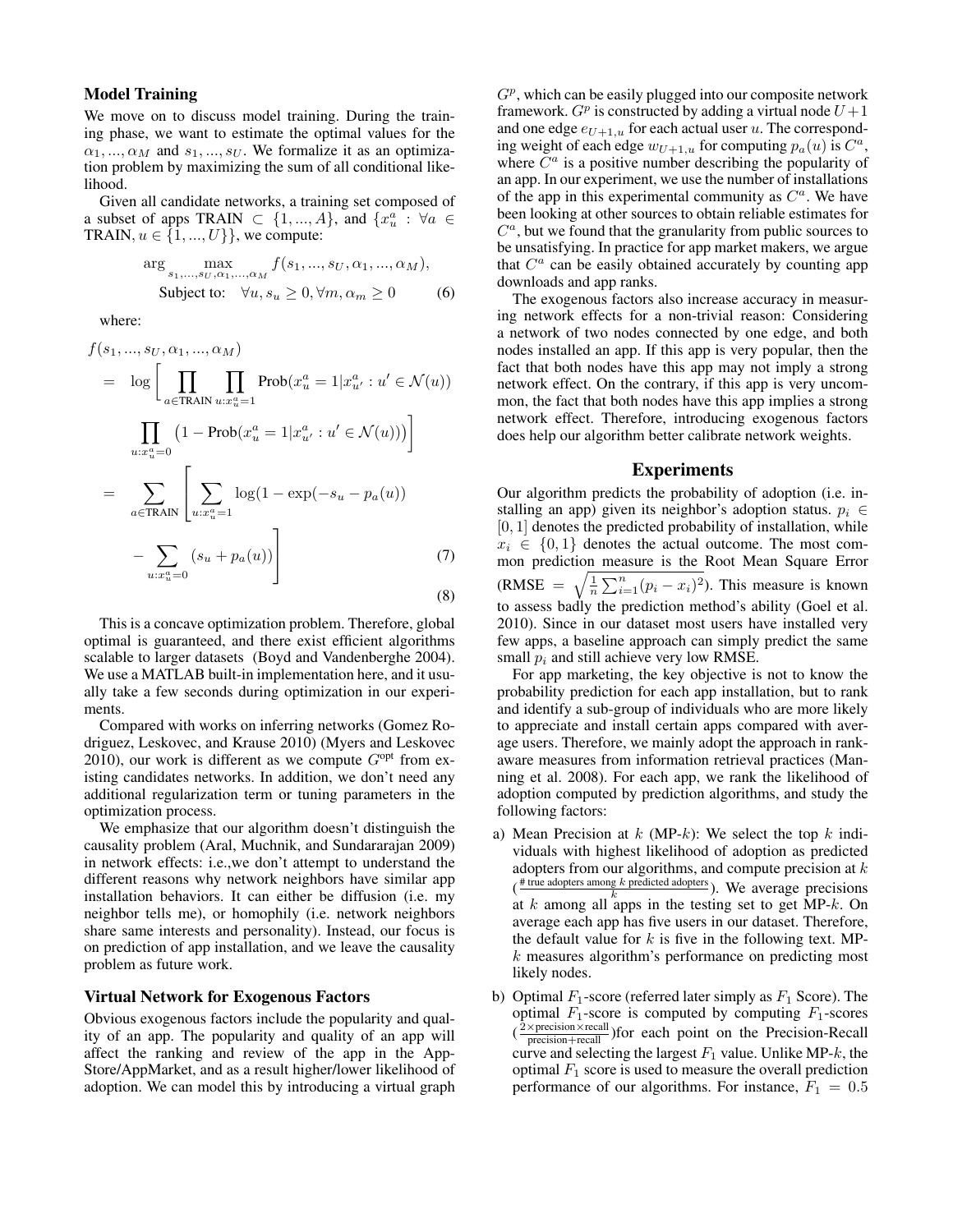suggests the algorithm can reach a 50% precision at 50% recall.

## Prediction using Composite Network

To begin with, we illustrate different design aspects for our algorithm.

To demonstrate the importance of modeling both networks and individual variances in our model, we here demonstrate the prediction performance with five configurations using a 5-fold cross-validation: a) to model both individual variance and network effects; b) to model both individual variance and network effects, but exclude the virtual network  $G<sup>p</sup>$  capturing exogenous factors; c) to model with only individual variance (by forcing  $\alpha_m = 0$  in Eq. 6), d) to model with only network effects (by forcing  $s_u = 0, \forall u$ ), and e) to model with network effects while allowing the composite vector to be negative. The results are illustrated in Table 2.

We find the surprising results that app installations are highly predictable with individual variance and network information as shown in Table 2. In addition, Table 2 clearly suggests that all our assumptions for the model are indeed correct, and both individual variance and network effects play important roles in app installation mechanism, as well as the exogenous factors modeled by  $G^p$ .

We also notice that while accuracy almost doubles, it is often impossible to realize this improvement using RMSE. Therefore, we will not RMSE for the rest of the work.



Figure 2: We demonstrate the prediction performances using each single network here. For comparison, we also show the result of random guess, and the result using our approach, which combines all potential evidence.

We now illustrate the prediction performance when our algorithm is only allowed to use one single network. The results are shown in Fig. 2. We find that except the affiliation network, almost all other networks predict well above chance level. The call log network seems to achieve the best results. We conclude that while network effects are strong in app installations, a well-crafted model such as our approach can vastly increase the performance by computing the composite network and counting other factors in.

#### Prediction Performance

We now test the performance of our model with some other implementations for predictions. As there is no other closer

work related to app prediction with multiple networks, we here compare prediction performance with some alternative approaches we can think of.

Since it is practically difficult to observe every user app installation behaviors, in our experiments we also want to test the performance of each algorithm when the test set is small. In particular, we evaluate the performance of different implementations with two approaches for cross validation: 1) Normal-size training set: We randomly choose half of all the apps in the dataset as the training set, and test on the other half of the dataset. 2) Small-size training set: We randomly choose only 20% of all the app installations in our dataset as the training set, and test on the the rest 80% apps. In both cases, we repeat the process for five times for cross validation and take average of the results.

For our algorithm, we feed it with networks  $G^p, G^a, G^b, G^f$  and  $G^c$  obtained by phones and surveys as described previously. For SVM, we apply two different approaches in predictions:

- We don't consider the underlying network, but simply use the adoption status of all other nodes as the features for each node. We test this approach simply to establish a baseline for prediction. We refer it as "SVM-raw".
- We compute the potential  $p_a^m(i)$  for each candidate network  $G<sup>m</sup>$ , and we use all the potentials from all candidate networks as features. Therefore, we *partially borrow* some ideas from our own model to implement this SVM approach. We refer this approach as "SVM-hybrid".

We use a modern SVM implementation (Chang and Lin 2001), which is capable of generating probabilistic predictions rather than binary predictions.

We also replace Eq. 5 with a linear regression model by using  $p_a^m(i)$ ,  $\forall m$  together with # of apps per user (instead of learning  $s_u$  in our MLE framework) as independent variables. We call this approach "Our Approach (Regression)" in the following text to distinguish the difference. We also force the non-negative accumulation assumption in the regression setting.

Results for both the normal-size training set and the smallsize training set are shown in Table 3, and we discover that our algorithm outperforms other competing approaches in all categories. However, we notice that with many our model assumptions, generic methods can also achieve reasonably well results. Performance on half of the users that are less active in app installation is also shown. Because this group of users are very inactive, they may be more susceptible to network influence in app installation behaviors. We notice that our algorithm performs better in this group with more than 10% improvement over other methods.

## Predicting Future Installations

In app marketing, one key issue is to predict future app installations. Predicting future app adoption at time t in our model is equivalent to predicting installation with part of the neighbor adoption status unknown. These unknown neighbors who haven't adopted at time  $t$  may or may not adopt at  $t' > t$ . Though our algorithm is trained without the information of time of adoption, we show here that the inferred in-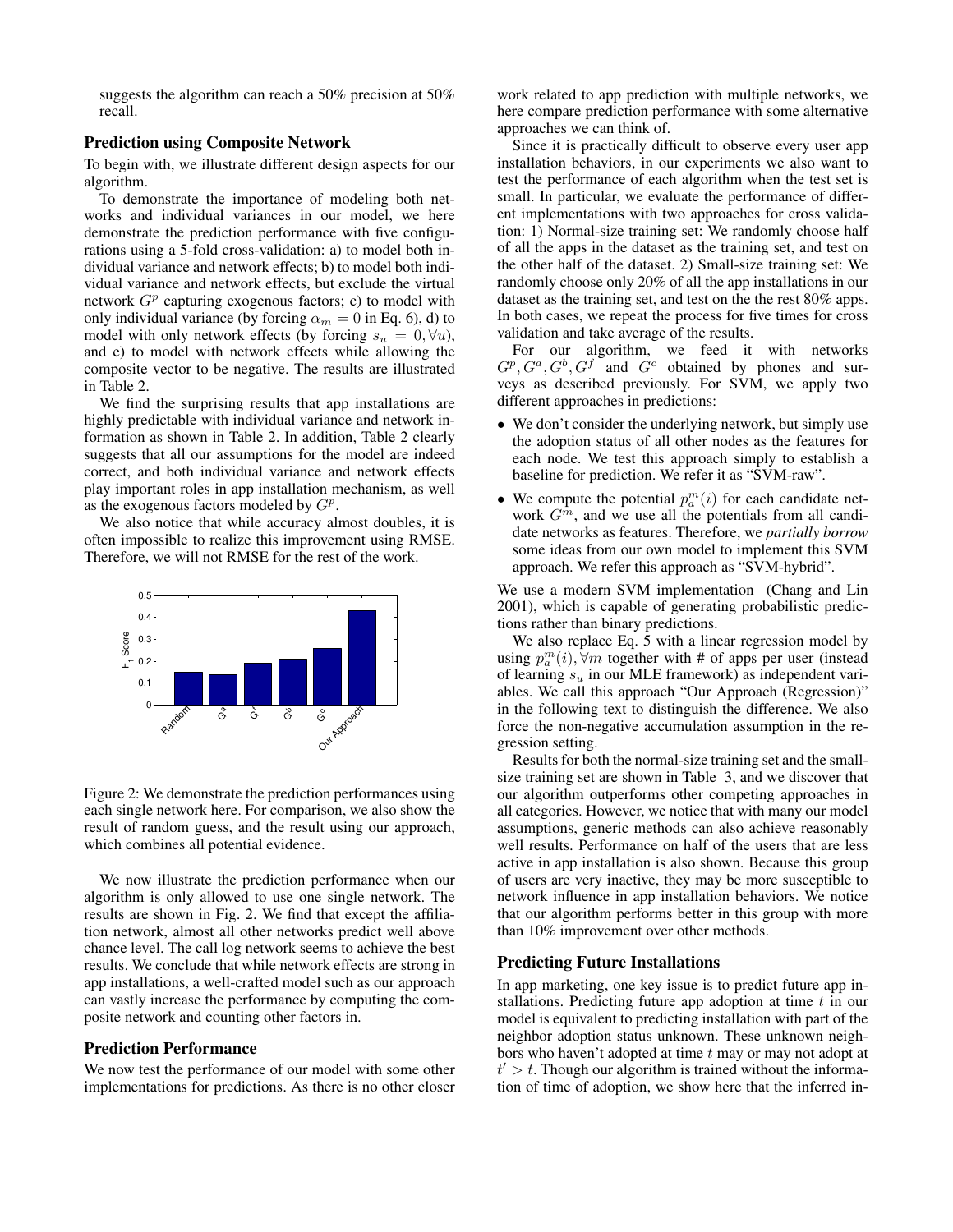|                                    | RMSE | $MP-5$ | $F_1$ Score |
|------------------------------------|------|--------|-------------|
| Net.+ Ind. Var. + Exogenous Factor | 0.25 | 0.31   | 0.43        |
| Net. + Ind. Var.                   | 0.26 | 0.29   | 0.42        |
| Ind. Variance Only                 | 0.29 | 0.097  | 0.24        |
| Net. Only (non-negative)           | 0.26 | 0.24   | 0.37        |
| Net. Only (allow negative)         | 0.30 | 0.12   | 0.12        |

Table 2: The performance of our approach under five different configurations. We observe that modeling both individual variance and networks are crucial in performance as well as enforcing non-negative composition for candidate networks as in Eq. 1.

| <b>Methods</b>            | Using 20% as Training Set |             | Using $50\%$ as Training Set |             | Using $50\%$ as Training Set |                    |
|---------------------------|---------------------------|-------------|------------------------------|-------------|------------------------------|--------------------|
|                           | All Users                 |             | All Users                    |             |                              | Low Activity Users |
|                           | $MP-5$                    | $F_1$ Score | $MP-5$                       | $F_1$ Score | $MP-5$                       | $F_1$ Score        |
| Our Approach              | 0.28                      | 0.46        | 0.31                         | 0.43        | 0.20                         | 0.43               |
| SVM-raw                   | 0.17                      | 0.26        | 0.24                         | 0.32        | 0.14                         | 0.27               |
| SVM-hybrid                | 0.14                      | 0.29        | 0.27                         | 0.30        | 0.16                         | 0.30               |
| Our Approach (Regression) | 0.27                      | 0.42        | 0.30                         | 0.41        | 0.18                         | 0.39               |
| <b>Random Guess</b>       | 0.081                     | 0.17        | 0.081                        | 0.17        | 0.076                        | 0.14               |

Table 3: Prediction performance for our algorithm and competing methods is shown.

dividual variance  $s_u$  and composite vector  $(\alpha_1, ..., \alpha_M)$  can be used to predict future app adoption.

We here apply the following cross-validation scheme to test our algorithm's ability in predicting future installations: For the adopters of each app, we split them to two equal-size groups by their time of adoption. Those who adopted earlier are in G1, and those who adopted later are in G2. The training phase is the same as the previous section; In the testing phase, each algorithm will only see adoption information for subjects in G1, and predict node adoption for the rest. The nodes in G2 will be marked as non-adopters during prediction phase.

Results from cross validation are shown in Table 4. We notice that our algorithm still maintains the best performance and limited decrease in accuracy compared with Table 3. Since the number of adopted nodes are fewer than those in Table 3, we here show MP with smaller  $k$  in Table 4.

|                 |       | $MP-k$ |       | $F_1$ Score |
|-----------------|-------|--------|-------|-------------|
|                 | $k=3$ | $k=4$  | $k=5$ |             |
| Our Approach    | 0.18  | 0.16   | 0.15  | 0.35        |
| SVM-hybrid      | 0.15  | 0.13   | 0.12  | 0.32        |
| Our(Regression) | 0.17  | 0.15   | 0.14  | 0.33        |
| Random          | 0.045 | 0.045  | 0.045 | 0.090       |

Table 4: MP-k and  $F_1$  scores for predicting future app installations are shown above.

Notice in Table 4 that the random guess precision is reduced by half. Therefore, even the precision here is 30% lower than in Table 3, it is mainly due to the fact that nodes in G1 are no longer in the predicting set. Our accuracy is considerable as it is four times better than random guess.

#### Predictions With Missing Historical Data

In practice, sometimes it is not possible to observe the app installation for all users due to privacy reasons. Instead, for app market markers they may only be allowed to observe and instrument a small subset of a community. We here want to study if it is still possible to make some prediction in app installations under such circumstance.

To formally state this problem, we assume that all the nodes 1, ..., U are divided into two groups. The observable group G1 and the unobservable group G2. During cross validation, only nodes in the observable group are accessible to our algorithms in the training process, and nodes in the unobservable group are tested with the prediction algorithms. Therefore, for our algorithm, even the individual variance  $s_u, u \in G1$  is computed in the training process, we will not have  $s_{u'}, u' \in G2$  for Eq. 5 in the testing phase. We illustrate the prediction precision results in Fig. 3. It seems that even trained on a different set of subjects without calibrating users variance, the composite vector learned by our algorithm can still be applied to another set of users and achieve 80% over random guess.

# Conclusion

Our contributions in this paper include a) We show the data of a novel mobile phone based experiments on the app installation behavior; b) We illustrate that there are strong network effects in app installation patterns even with tremendous uncertainty in app installation behavior; c) We show that by combining measurable networks using modern smart phones, we can maximize the prediction accuracy; d) We develop a simple discriminative model which combines individual variance, multiple networks and exogneous factors, and our model provides prediction accuracy four times better than random guess in predicting future installations.

Future works include the causality problem in studying